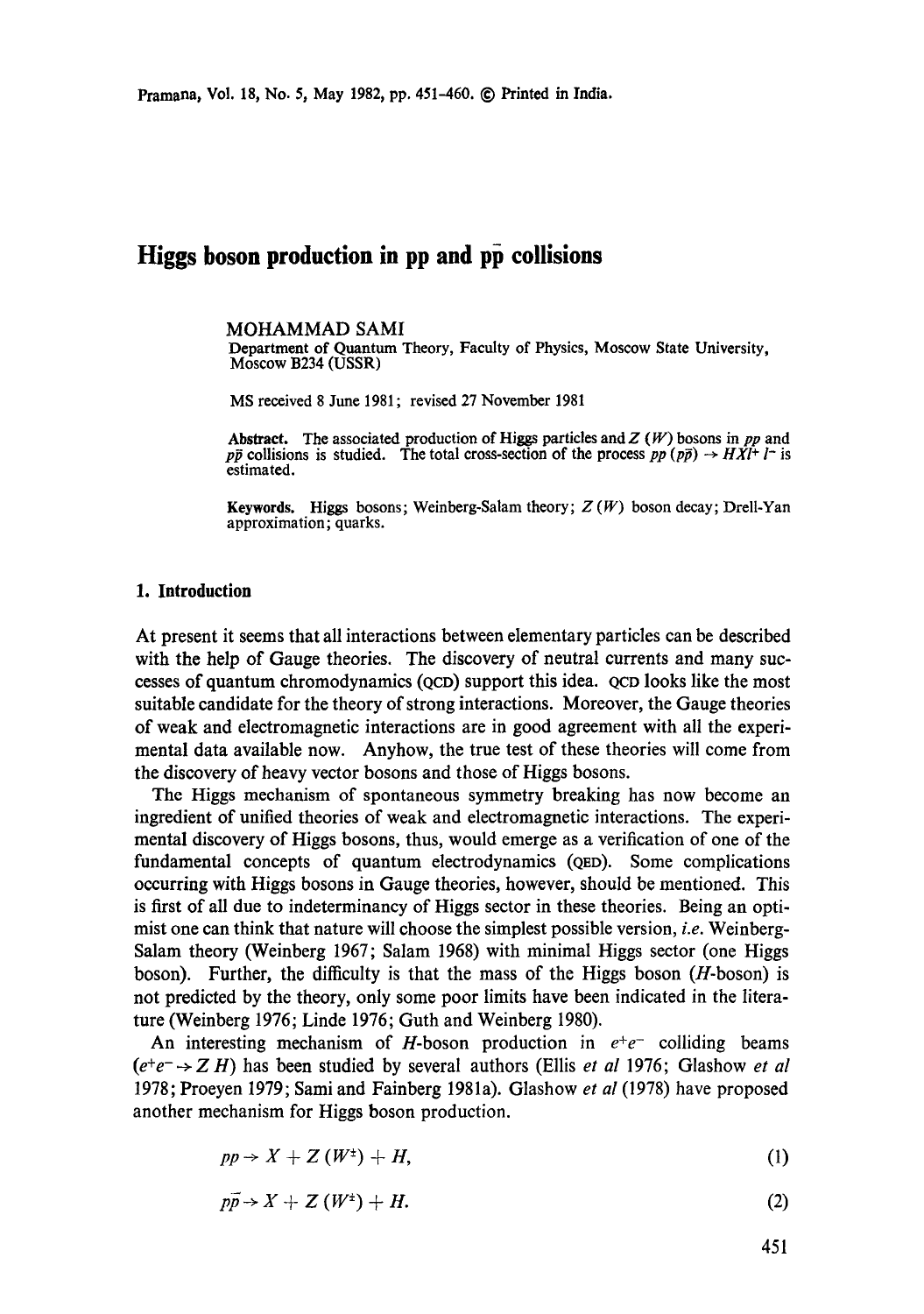## 452 *Mohammad Sami*

In fact,  $Z(W^{\dagger})$  bosons being unstable will decay soon into light generations, say leptons and quarks. Thus the study of processes (1) and (2) with the consideration of  $Z(W^{\pm})$ -boson decay, would have been more realistic. In this paper we have estimated the total cross-section of (1) and (2) with all possible decay of  $Z(W^+)$  boson into leptons, in the Weinberg-Salam theory. The production of light H-boson  $(M_H \simeq 10 \text{ GeV})$  in *pp* and  $p\bar{p}$  collisions *via* high  $P_T$  bremsstrahlung from Z has been discussed by Finjord *et al* (1979).

# **2. Higgs bosons from fermion pair annihilation**

For the sake of simplicity, we have done our calculations in simple parton model. According to this model, protons and antiprotons consist of quarks and antiquarks. Then the production of  $Z(W^{\perp})$  bosons in (1) and (2) is interpreted as a result of an appropriate quark-antiquark pair annihilation. For this reason, we first of all study the elementary process (figure 1)

$$
f\overline{f} \to Z(W^+) + H \to f'\overline{f}' + H,
$$
 (3)

where  $f\overline{f}, f'\overline{f'}$  are the appropriate fermion pairs in initial and final states.

As in our previous paper (Sami and Fainberg 1981a), we use the covarient expression for  $Z(W^{\dagger})$  boson propagator instead of the usual Breit-Wigner formula:

$$
[M^2 - Q^2 - \Pi (Q^2)]^{-1}, \tag{4}
$$

where  $Q$  – four momentum of Z ( $W^{\pm}$ ) boson,

 $\prod (Q^2)$ --polarisation operator of unstable particle

$$
M=M_Z, M_W.
$$

From unitarity, the general expression for the total cross-section of all the processes going through  $Z(W^{\pm})$  boson in  $f\bar{f}$  colliding beams can be written as



**Figure 1.** Graph for the process  $f\vec{f} \rightarrow Z(W^{\pm}) + H \rightarrow f'\vec{f}' + H$ ,  $f\vec{f}$ ,  $f'\vec{f}'$  are the **appropriate fermion pairs in initial and final states.**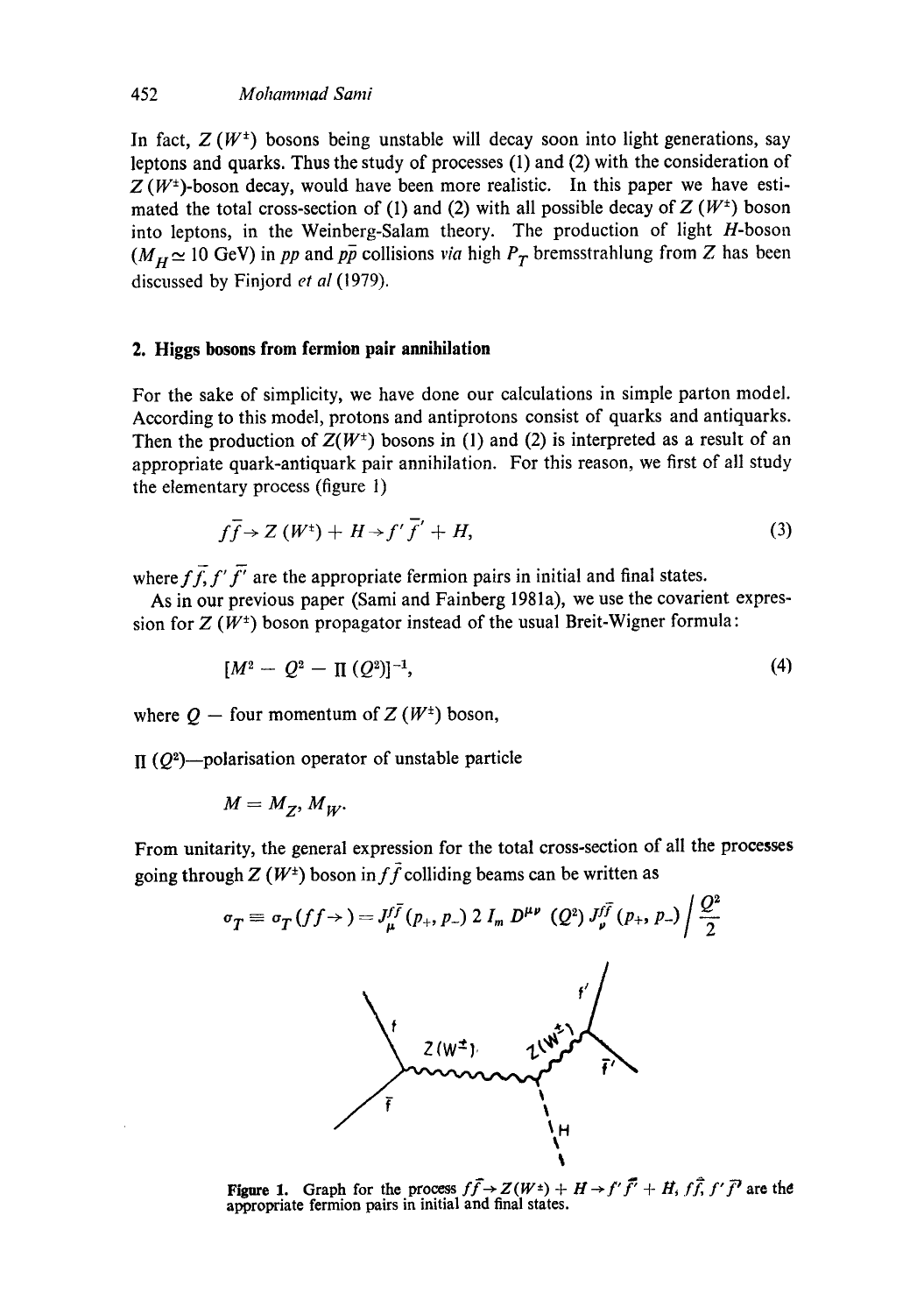Here  $p_+$ ,  $p_-$ , are the four-momenta of fermion and antifermion respectively,  $Q^2 = (p_+, p_-)^2$  is the total energy squared of  $f\bar{f}$  in the centre-of-mass system,

$$
J_{\mu}^{f\bar{f}} = [C_L(\bar{\psi}_L \gamma_{\mu} \psi_L) + C_R(\bar{\psi}_R \gamma_{\mu} \psi_R)],
$$

are the fermion currents in Weinberg-Salam theory and the constants  $C_L$ ,  $C_R$  are given in table 1 ;

 $I_m D_{\mu\nu}$  is the imaginary part of exact Z (W<sup>+</sup>) boson propagator in our case. Here and throughout, we have neglected the masses of fermions. If so, using (4) we have the expression for  $I_m D_{\mu\nu}$ 

$$
I_m D_{\mu\nu} = \frac{g_{\mu\nu} I_m \, \Pi(Q^2)}{[(M^2 - Q^2)^2 + (I_m \, \Pi(Q^2))^2]}, \qquad (5)
$$

where the real part of the polarization operator has been omitted. The whole contribution to  $I_m \Pi$  comes from figures 2 and 3. Figure 2 corresponds to the process in which  $Z(W^{\dagger})$  bosons produced from pair annihilation, at once decay into light generations. This process is more probable and starts before the appearance of Higgs boson. Figure 3 corresponds to the process in which *Z(W ±)* bosons emit Higgs boson and then further decay into fermions (leptons and quarks).

 $I_m \Pi(Q^2)$  can now be calculated as

$$
I_m \Pi(Q^2) = F_1 + F_2.
$$
\n
$$
F_1 = \sum_i \left[ (C_L^i)^2 + (C_R^i)^2 \right] Q^2 / 24\pi = M^2 \ F_1(a),
$$
\n(6)

Table 1. Constants  $C_L$  and  $C_R$  for all fermion pairs (quarks and leptons) interacting with  $Z(W)$  bosons.

| z                                                                                                                                                |          |                                                                                                                             | $\overline{W}$                    |              |                                                                      |
|--------------------------------------------------------------------------------------------------------------------------------------------------|----------|-----------------------------------------------------------------------------------------------------------------------------|-----------------------------------|--------------|----------------------------------------------------------------------|
| $c_{L}$                                                                                                                                          | $C_{R}$  | Fermions                                                                                                                    | $C_L$                             | $C_R$        | Fermions                                                             |
| $\bar{g}^{\dagger}/2$                                                                                                                            | $\bf{0}$ | $v_e \bar{v}_e, v_\mu \bar{v}_\mu, v_\tau \bar{v}_\tau = \frac{g}{\sqrt{2}}$                                                |                                   | $\mathbf{0}$ | $\vec{e}$ $\vec{v}$ , $\vec{\mu}$ $\vec{v}$ , $\vec{\tau}$ $\vec{v}$ |
|                                                                                                                                                  |          | $(-\frac{1}{2} + \overline{X}_{w}^{*}) \overline{g}$ $X_{w} \overline{g}$ $e^{+} e^{-}, \mu^{+} \mu^{-}, \tau^{+} \tau^{-}$ | $\frac{g}{\sqrt{2}}\cos\phi_c$ 0  |              | $\overline{u}$ d, $\overline{c}$ s                                   |
| $\left(-\frac{1}{2}-\frac{1}{3} X_w\right) \overline{g}$ $-\frac{2}{3} X_w \overline{g}$ $u \overline{u}, c \overline{c}, t \overline{t}$        |          |                                                                                                                             | $rac{g}{\sqrt{2}}\sin \theta_c$ 0 |              | $\overline{u} s, \overline{c} d$                                     |
| $\left(-\frac{1}{2} + \frac{1}{3} X_w\right) \overline{g}$ $\frac{1}{3} X_w \overline{g}$ $d \overline{d}$ , $s \overline{s}$ , $b \overline{b}$ |          |                                                                                                                             | $rac{g}{\sqrt{2}}$                | $\bf{0}$     | $b\bar{t}^{\dagger}$                                                 |

\*  $\theta_c$  - **kabbibo angle**,<br>\*\*  $X_w = \sin^2 \theta_w \simeq \frac{1}{4}$ .

 $\frac{1}{\pi} \int_{g}^{z} M_{z}^{2} = g^{2} / M_{w}^{2} = 4 \sqrt{2} G_{F}$ .

**tt As there is no sufficient information about t and b quarks, we assume that their interaction**  with *W*-bosons is the same as those of the  $e$  and  $\nu$ .  $P - 6$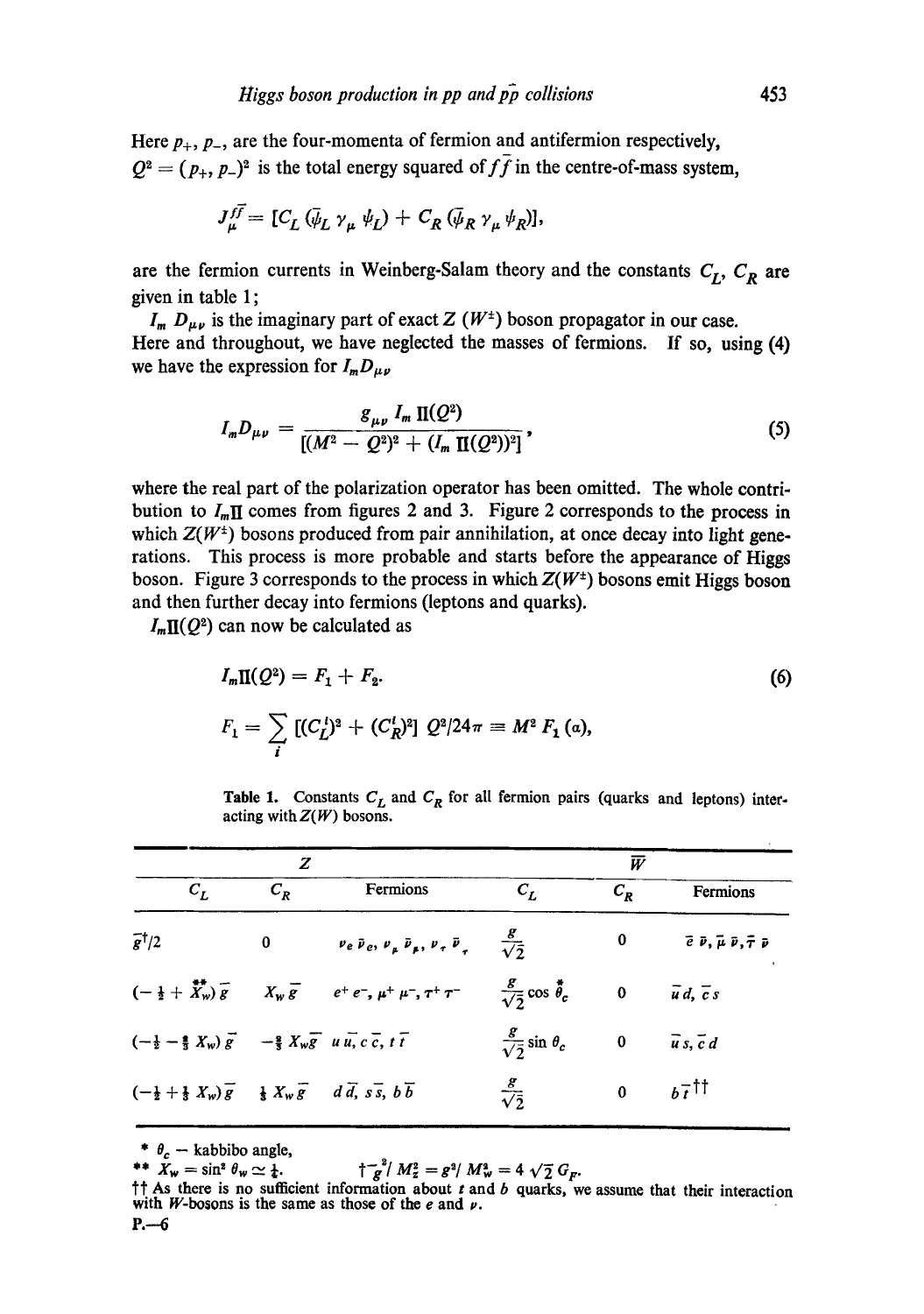

Figure 2. Graph showing the contribution to  $I_m \Pi$  coming from the process  $Z(W^{\pm}) \rightarrow$ all possible fermion pairs (quarks and leptons).  $q_i^2$  denote the four-momenta of fermion pairs in the final state and the summation runs over all possible decay channels of  $Z(W^{\pm})$  boson in the Weinberg-Salam theory. Dashes on the propa-<br>gators denote that they are taken on the mass surface.

Figure 3. Graph showing the contribution to  $I_m \Pi$  coming from the process  $Z(W^{\pm})\rightarrow H_{\pm}$  all possible fermion pairs. Other notations are the same as in figure 2.

$$
F_2(\alpha) = \frac{K^2/M^2 \cdot \sum \left[ (C_L^i)^2 + (C_R^i)^2 \right]}{(2\pi)^3 (24)^2}
$$
  
\$\times \int \frac{(\sqrt{a}-\sqrt{\gamma})^2}{8\alpha \beta + (a+\beta-\gamma)^2} \frac{\sqrt{(a+\beta-\gamma)^2 - 4a \beta}}{\alpha^2 \left[ (\beta-1)^2 + (F\_1(\beta))^2 \right]} d\beta\$,

where

$$
a = Q^2/M^2, \beta = (q^+ + q^-)/M^2, \gamma = (M_H/M)^2,
$$
  

$$
K = 2 (\sqrt{2} G_F)^{1/2}, M^2.
$$

The total section  $\sigma_T$  will look like

$$
\sigma_T(\alpha) = \frac{[(C'_f)^2 + (C'_R)^2] [F_1(\alpha) + F_2(\alpha)]}{D/2 [(1 - \alpha)^2 + (F_1(\alpha) + F_2(\alpha))^2] \cdot M^2} = \sigma_T(f_j \hat{f}_j \rightarrow), \qquad (7)
$$
  

$$
\sigma_T(f_j \hat{f}_j \rightarrow) = \sigma_T^1 + \sigma_T^2 = \sigma_T^1(f_j \hat{f}_j \rightarrow Z(W^+) \rightarrow \text{all fermions})
$$
  

$$
+ \sigma_T^2(f_j \hat{f}_j \rightarrow Z(W^+) \rightarrow H + \text{all fermions}).
$$

The factor  $D$  in (7) appears as a result of averaging over spin and colour states of the fermions in the initial state. In particular, if  $f_j \overline{f_j} = e^+ e^-$  we at once recover the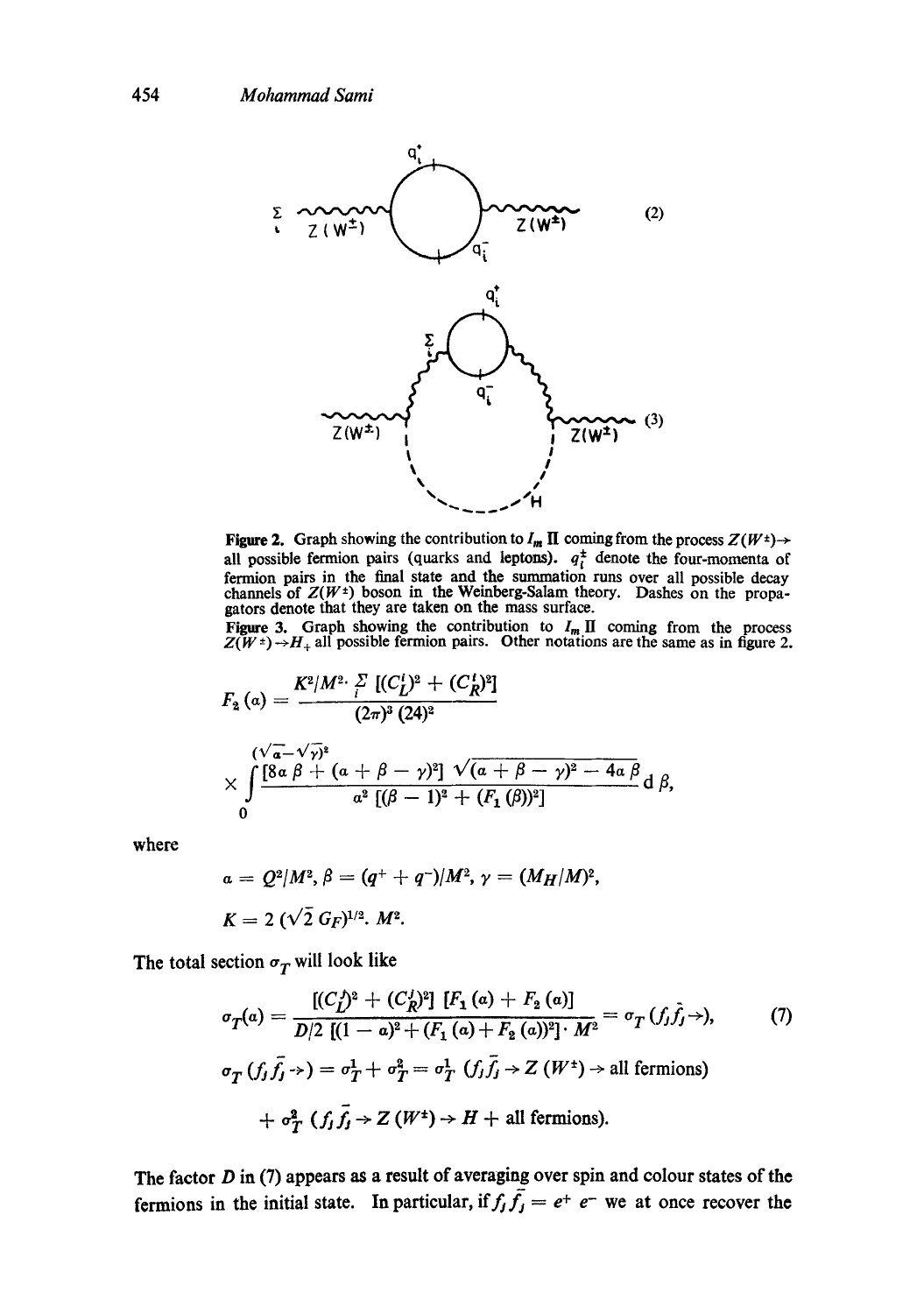formula for  $e^+e^-$  collisions with  $D=4$ ,  $C_L^2 + C_R^2 = \bar{g}^2/8$ . (Sami and Fainberg 1981a). In the same way we can get from  $(7)$  the formula for ev collisions (Sami and Fainberg 1982).

From (7), the expression for the total cross-section of process (3) is

$$
\sigma_T^2 = \frac{F_2(a)}{D/2[(1-a)^2 + (F_1(a) + F_2(a))^2] \cdot M^2}
$$
\n(8)

In the zero width approximation for  $Z(W)$  boson  $(F_1 \rightarrow 0)$ , its propagator (in our notations) can be replaced by  $\pi \cdot \delta (\beta - 1)/F_1 (1)$ . The latter immediately reduces  $\delta^2_T$ . to

$$
\sigma\,\left(f_i\,f_j\rightleftharpoons H\,Z\left(W^{\pm}\right)\right),
$$

*i.e.* the cross-section of (3) calculated assuming the  $Z(W^{\dagger})$  boson to be stable. Had we considered some appropriate  $Z(W^{\dagger})$  boson decay channel, the effect of adding on the decay would have been the multiplication of the total cross-section by the branching ratio for  $Z(W^{\pm})$  into that very channel.

It should be noted that process  $f_j \bar{f}_j \rightarrow HZ$  ( $W^{\pm}$ ) is allowed for  $\sqrt{a} \geq 1 + \sqrt{\gamma}$ , however, the process (3) goes for  $a \geq \gamma$ . At  $a = 1$  ( $M_H < M$ ,  $r \leq a < (1 + \sqrt{r})^2$ ),  $\sigma_T^2$  takes the maximum value. If  $M_H \ge M$  the cross-section is very small until  $\sqrt{a} \ge 2$ . In this case, most of the contribution to the integral over  $\beta$  in (8) comes from the neighbourhood of the point  $\beta = 1$  ( $F_1$  (1)  $\simeq 2 \cdot 10^{-2}$ ) which now lies in the domain of integration. In the neighbourhood of  $\beta = 1$ , we have the approximation:

$$
\int \frac{\psi(\beta)}{[(1-\beta)^2 + (F_1(\beta))^2]} d\beta \simeq \frac{\psi(1)\pi}{F_1(1)},
$$
\n(9)

where  $\psi(\beta)$  is some function continuous in the neighbourhood of  $\beta = 1$ . Approximation (9) is clearly equivalent to replacing the propagator by the delta-function. Thus in this case the zero width approximation can be used. It turns out that for  $\sqrt{\gamma} \leqslant \sqrt{a} < (1 + \sqrt{\gamma})$ ,  $\sigma_F^2$  cannot be reduced to  $\sigma(f_j \bar{f_j} \to HZ(W^+))$ .

The above analysis also holds true for hadron-hadron collisions, as in this case, the cross-sections are expressed through  $\sigma_T^2$ .

#### **3. Hadronie production of Higgs bosons.**

In  $\S$  2, we have done the background calculations for the processes (1) and (2). The elementary cross-section  $\sigma_T$  taken with the structure functions and being integrated over the appropriate variables yields the desired result for  $pp$  and  $p\bar{p}$  collisions. In fact, the total cross-section of all the processes, going through Z(W) boson in *pp* and  $p\bar{p}$  colliding beams, in the parton model is given by the expression (Quigg 1977; Peierls *et al* 1977; Brown and Mikaelian 1979)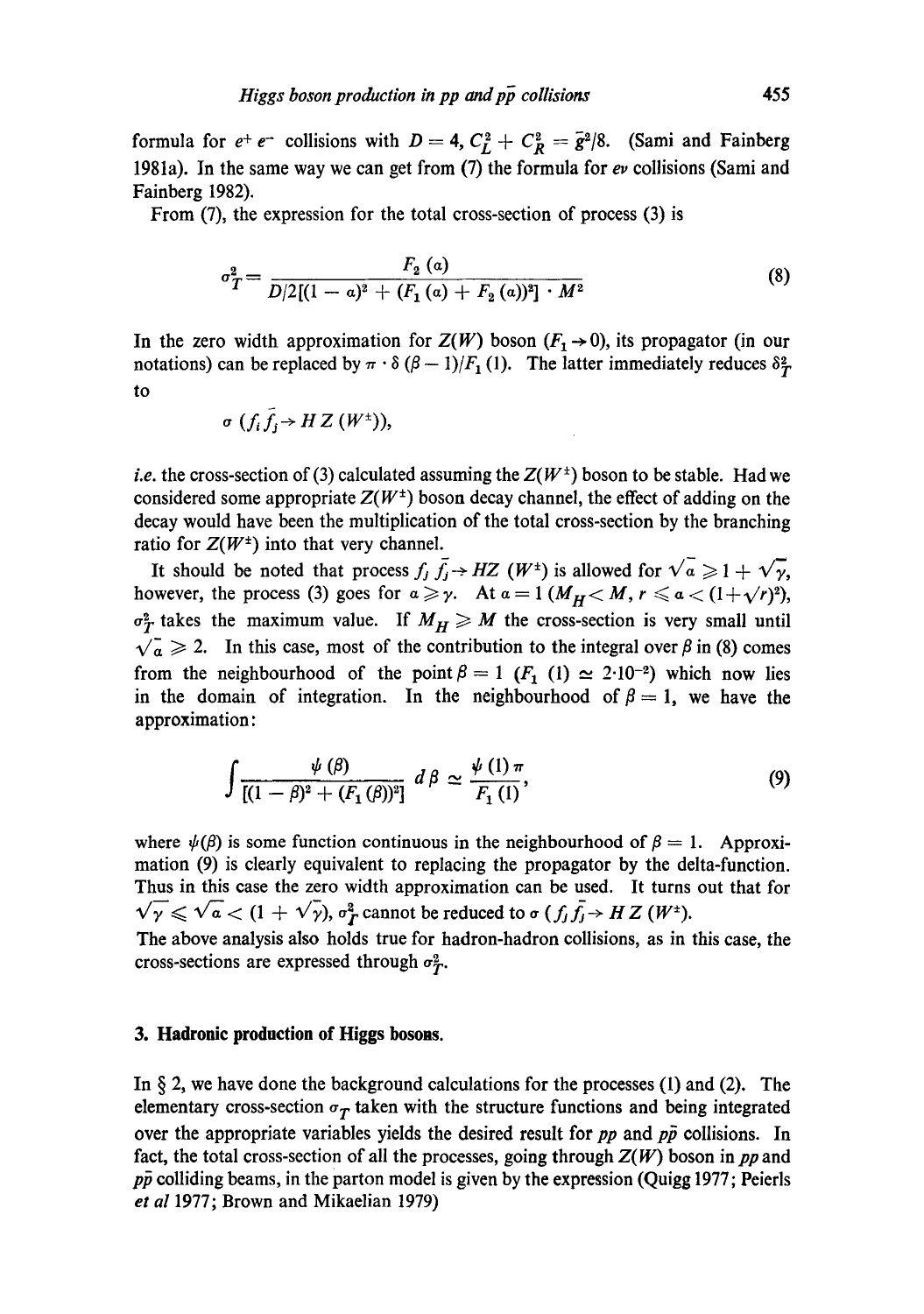456 *Mohammad Sami* 

$$
\sigma_T(hh' \rightarrow) = \sum_j \int \int \int \text{d}x_h \, \text{d}x_{h'} \, [q_j^h(X_h) \bar{q}_j^{h'}(X_h)
$$
  
the should  

$$
+ \bar{q}_j^h(X_h) q_j^{h'}(X_{h'})] \times \sigma_T(f_j \bar{f}_j \rightarrow), \qquad (10)
$$

$$
\sigma_T(hh' \rightarrow) = \sigma_T(hh' \rightarrow l^+l^- X) + \sigma_T(hh' \rightarrow l^+l^- X H),
$$

where  $l^+ l^- = \sum_i l_i^+ l_i^+$  summation is over all the decay channels into leptons,  $hh' =$  $pp$  (pp),  $q_j^h$  ( $X_h$ ) is the probability of finding the *j*th quark in hadron h with the momentum fraction  $X_h$ .  $\sigma_T$   $(f_j \bar{f}_j \rightarrow)$  has been prepared in § 1. Here we have dsed the Drell-Yan approximation (Drell and Yan 1970) for the production of  $Z(W^{\dagger})$  bosons in *pp*,  $p\bar{p}$  collisions (figures 4 and 5). The total cross-section of the process that we are interested in (figure 5), can be written as

$$
\sigma_{T} \left( hh' \rightarrow H \, X \, l^{+} \, l^{-} \right) = \frac{A_{Z, W} \cdot K^{2}/M^{2}}{4M^{2} \cdot (2\pi)^{3} (24)^{2}} \cdot \int\limits_{\gamma}^{8} \int\limits_{\theta/\delta}^{1} \Phi_{z,w} \left( X_{h}, \theta \right) f(\theta) \, d\theta \, dX_{h}. \tag{11}
$$

where  $M^2 \delta = (P_h + P_h)^2$  c.m. squared energy of hh',

 $P_{h}$ 

 $\theta = \delta \cdot X_h \cdot X_{h'}, A_Z = \frac{3}{2} \overline{g}^4,$  $A_W = \frac{9}{8} g^4$ . *h*  fi  $^{11}$  . Limit  $^{11}$  ,  $^{11}$ (4)  $Z(W^{\pm})$ *h t P~*   $\overline{P}$  (5)  $Z(w^2)$  $Z(W^{\pm})$  $\mathbf{r}^{\prime}$ 

Figure 4. Drell-Yan mechanism for lepton-pair production.  $P_h$ ,  $P_h$ , denote the four-momenta of hadrons h and h' respectively.  $f_i f_j$  is the appropriate quark (fermion) pair annihilating into  $Z(W^{\pm})$  boson. Summation runs over all possible lepton-pairs into which  $Z(W^{\pm})$  boson may decay.

Figure 5. Drell-Yan mechanism for lepton-pair and Higgs boson production. Other notations are the same as in figure 4.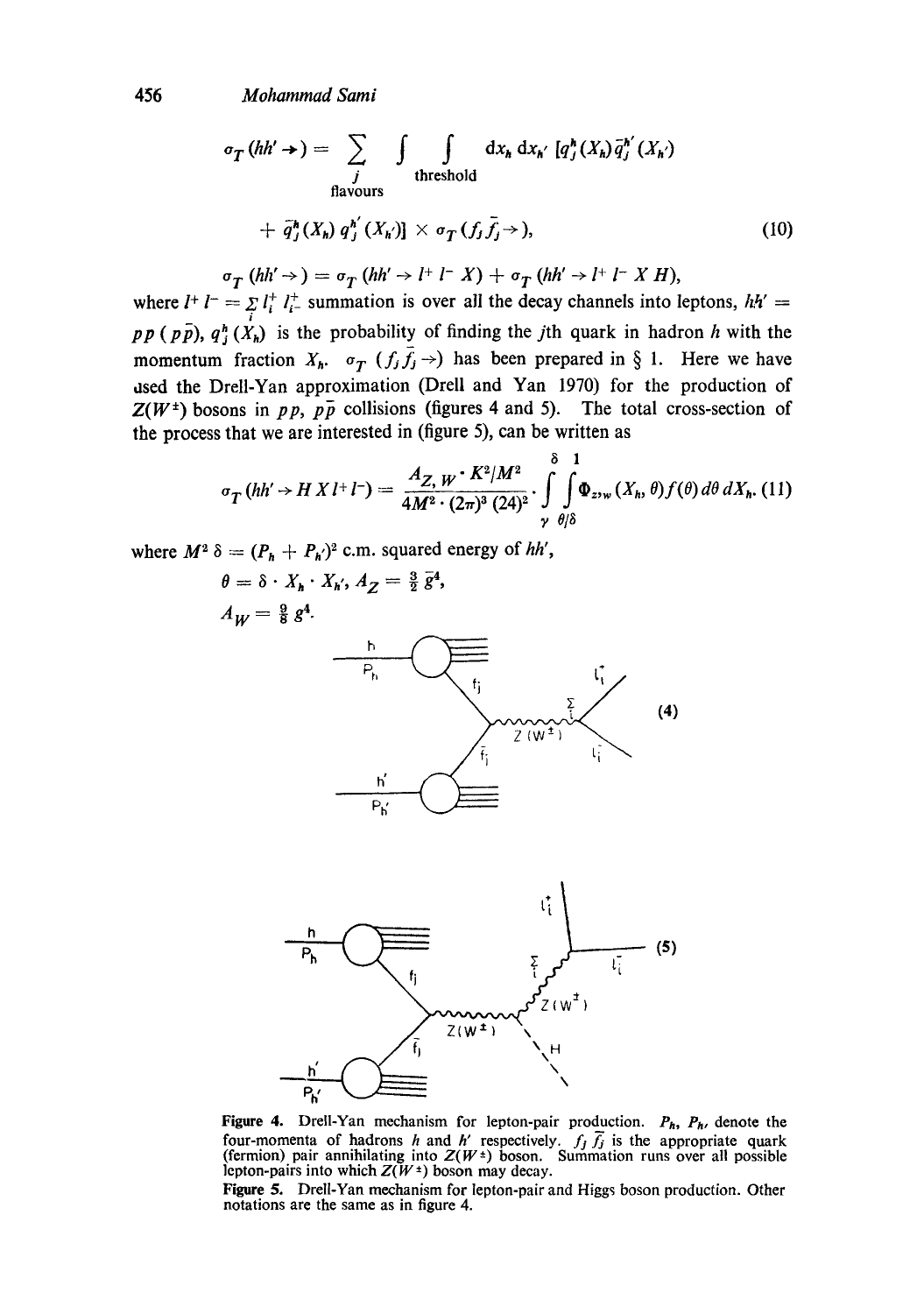The structure functions for *PP* collisions look like (we use the approximation  $\theta_c = 0$ )

$$
\Phi_Z = \frac{2}{3\delta \cdot X_h} \Big\{ \left[ u^-(X_h) \ u \ (\theta/\delta X_h) + (X_h \leftrightarrow \theta/\delta X_h) \right] \times \Big\{ \frac{1}{4} - \frac{2X_W}{3} + \frac{8}{9} X_W^2 \Big\} + \left[ \overline{d} \ (X_h) \ d \ (\theta/\delta X_h) + (X_h \leftrightarrow \theta/\delta X_h) \right] \times \overline{S} \ (X_h) \ S \ (\theta/\delta X_h) + (X_h \leftrightarrow \theta/\delta X_h) \Big\{ \frac{1}{4} - \frac{X_W}{3} + \frac{2}{3} X_W^2 \Big\} \Big\},
$$
\n
$$
\Phi_{W^+} = \frac{1}{3\delta X_h} \left[ u \ (X_h) \ \overline{d} \ (\theta/\delta \cdot X_h) + (X_h \leftrightarrow \theta/\delta X_h) \right],
$$
\n
$$
\Phi_{\overline{W}} = \frac{1}{3\delta X_h} \left[ u^-(X_h) \ d \ (\theta/\delta X_h) + (X_h \leftrightarrow \theta/\delta X_h) \right],
$$
\n
$$
\frac{(\sqrt{\theta} - \sqrt{\gamma})^2}{3\delta X_h} \ (X_h \ \xi \to \theta/\delta X_h) + (X_h \leftrightarrow \theta/\delta X_h) \Big\},
$$
\n
$$
f(\theta) = \int_0^{\frac{\pi}{2}} \frac{\left[ 8\theta\beta + (\theta + \beta - \gamma)^2 \right] \ \sqrt{(\theta + \beta - \gamma)^2 - 4\theta\beta}}{\theta^2 \left[ (\theta - 1)^2 + (F_1(\theta) + F_2(\theta))^2 \right] \left[ (\beta - 1)^2 + (F_1(\theta))^2 \right]} \ d\beta.
$$

The parton distributions in proton are known (Okada *et al* 1976). For antiproton, read  $\overline{u} \leftrightarrow u$ ,  $\overline{d} \leftrightarrow d$ . As seen from (11), the distribution  $d\sigma/d\theta$  (hh'  $\rightarrow$  H X l+l<sup>-</sup>) has a sharp peak about  $\theta = 1$ . The presence of such a resonance in the distribution is because of, an unstable particle in the intermediate state. In view of the fact, that Glashow *et al* have neglected the  $Z(W^{\dagger})$  boson decay effects, their distribution over  $\theta$ has no peaks. The peak about  $\theta = 1$  in the distribution is always attained for  $\gamma < 1$  ( $M_H < M$ ). Therefore, the integration over  $\theta r \le \theta < (1 + \sqrt{r})$  in (11) can be evaluated with the help of narrow width approximation (9). The integral left after the approximation (9) is calculated numerically. If  $M_H > M$ , there is little hope to detect  $H$ -boson in the nearest future. In such a case the  $Z(W)$  boson will be detected before the discovery of H-boson. This is due to the weak coupling of Higgs particles with matter (leptons and quarks). The association of  $Z(W^{\pm})$  with H also provides a weak signal for H-boson production, *e.g.* 

$$
\sigma (pp \to H X Z) \simeq 10^{-39} \text{cm}^2,
$$
  
for  $\sqrt{S} \simeq 1000 \text{ GeV}; M_H \simeq 150 \text{ GeV}.$ 

Note that for  $\theta \geq (1 + \sqrt{r})^2$  our cross-sections are reduced to those of Glashow *et al* multiplied by the branching ratio for  $Z(W^{\pm})$  boson into  $l^{+}l^{-}$  channel and this case has been omitted here.

The total cross-sections for *pp, pp* are plotted in figures 6, 7, 8, 9 and 10 for different H-boson masses. As seen from the figures all reactions start from  $\delta = 1$ . In fact, the collisions take place even for  $\gamma \leq \delta$  < 1 but the cross-sections are very small at such low energies. It is also seen from the figures that the cross-sections are big enough for  $\delta(S/M^2) \approx 60$ . So, if the *H*-boson is not too heavy  $(M_H < M)$ , one can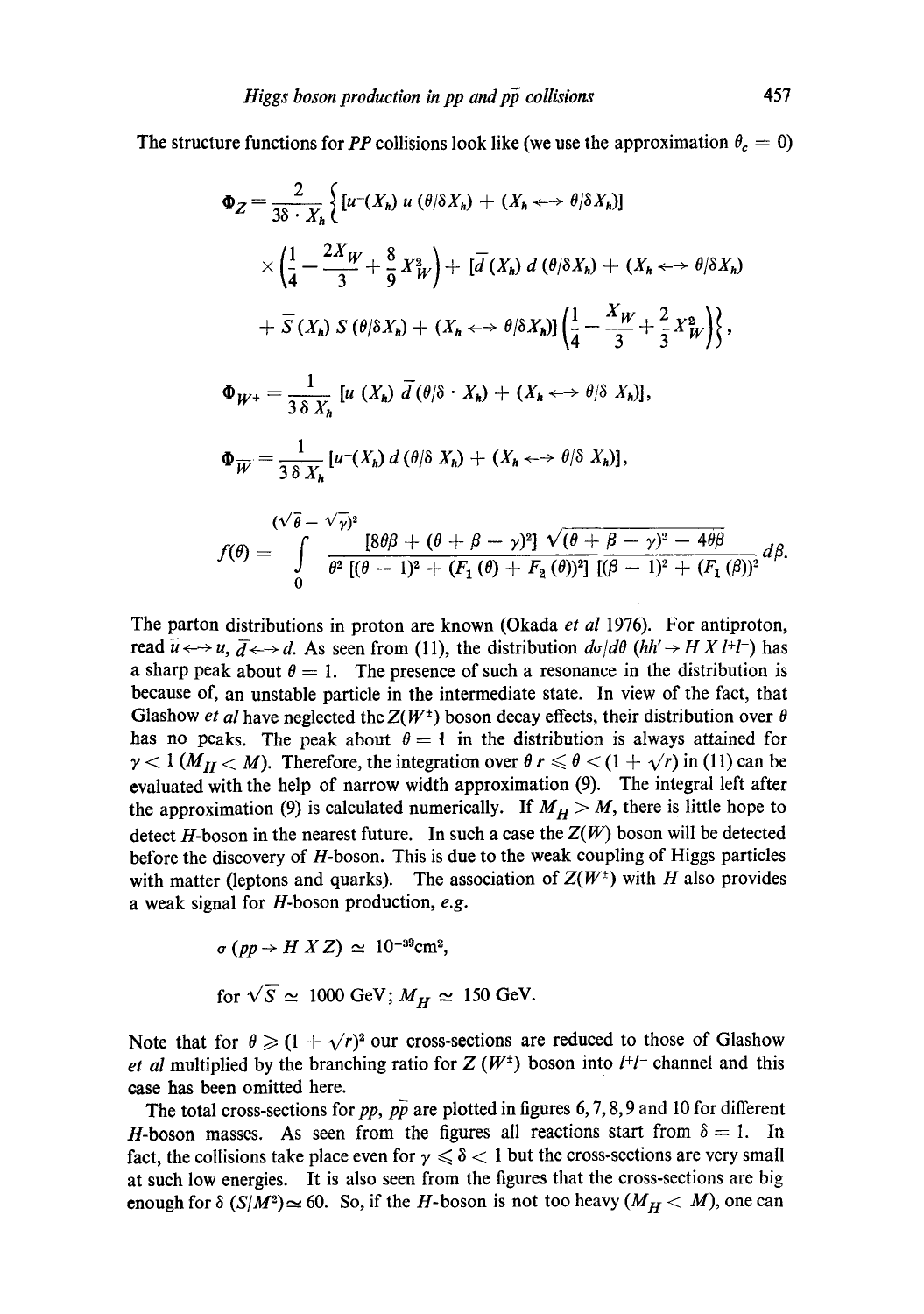hope to detect it in the near future. The numerical values of calculated cross-sections are of the same order as of those estimated by Glashow *et al e.g.,* 

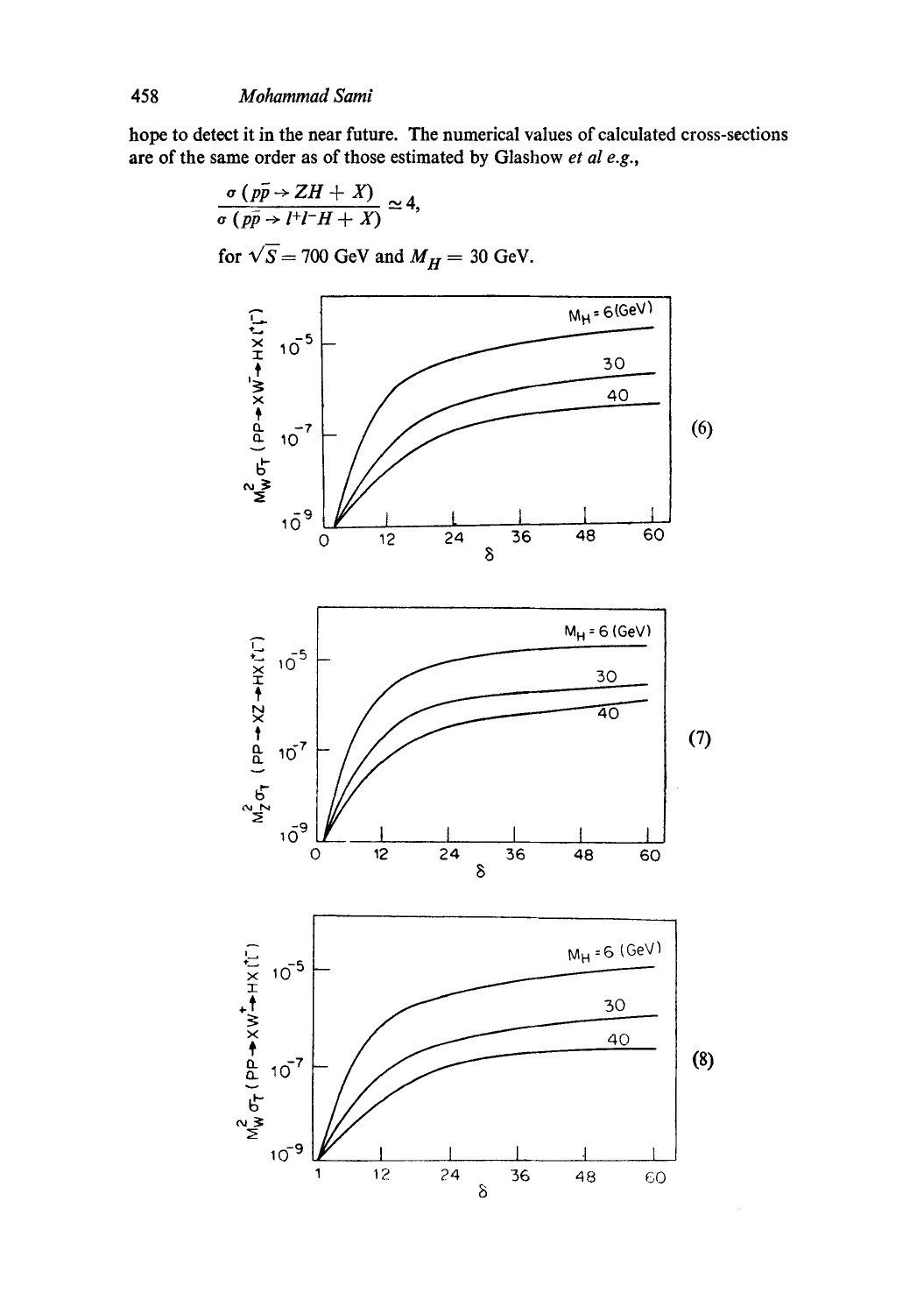

**Figures 6-10.** Figures 6-10 plot of  $M^2 \sigma_T$  vs.  $\delta(S/M^2)$  for three different values of **Higgs boson mass.** S is the total energy squared of  $pp(p\bar{p})$  in the centre-of-mass system.  $[\sigma_T] = [1/M^2]$ .

If  $M_H < M$ ,  $\sigma$  (hh'  $\rightarrow H X l^{+} l^{-}$ ) cannot be reduced to  $\sigma$  (hh'  $\rightarrow H X Z$  ( $W^{\pm}$ )). In this case, one should consider  $Z(W^{\pm})$  decay and calculate  $\sigma(hh' \rightarrow HXl^{+}l^{-})$ instead of  $\sigma$  (hh'  $\rightarrow HXZ$  ( $W^{\pm}$ ).

Finally, it should be noted that for better accuracy, one should go beyond the simple parton model and use the more precise theory that is to say QCD. In the leading order, in QcD all patton model formulas are left unchanged with an exception that the structure functions depend on  $Q^2$  and the latter is calculable. The importance of higher order corrections has also been emphasized in the literature. This theory has not only strong theoretical background but also provides better experimental predictions (Buras 1980). The QCD corrections to the parton model may also seem to be important for the problem discussed in this paper.

## **Acknowledgements**

**The author expresses his extreme gratitude to Professor Fainberg V Ya for**